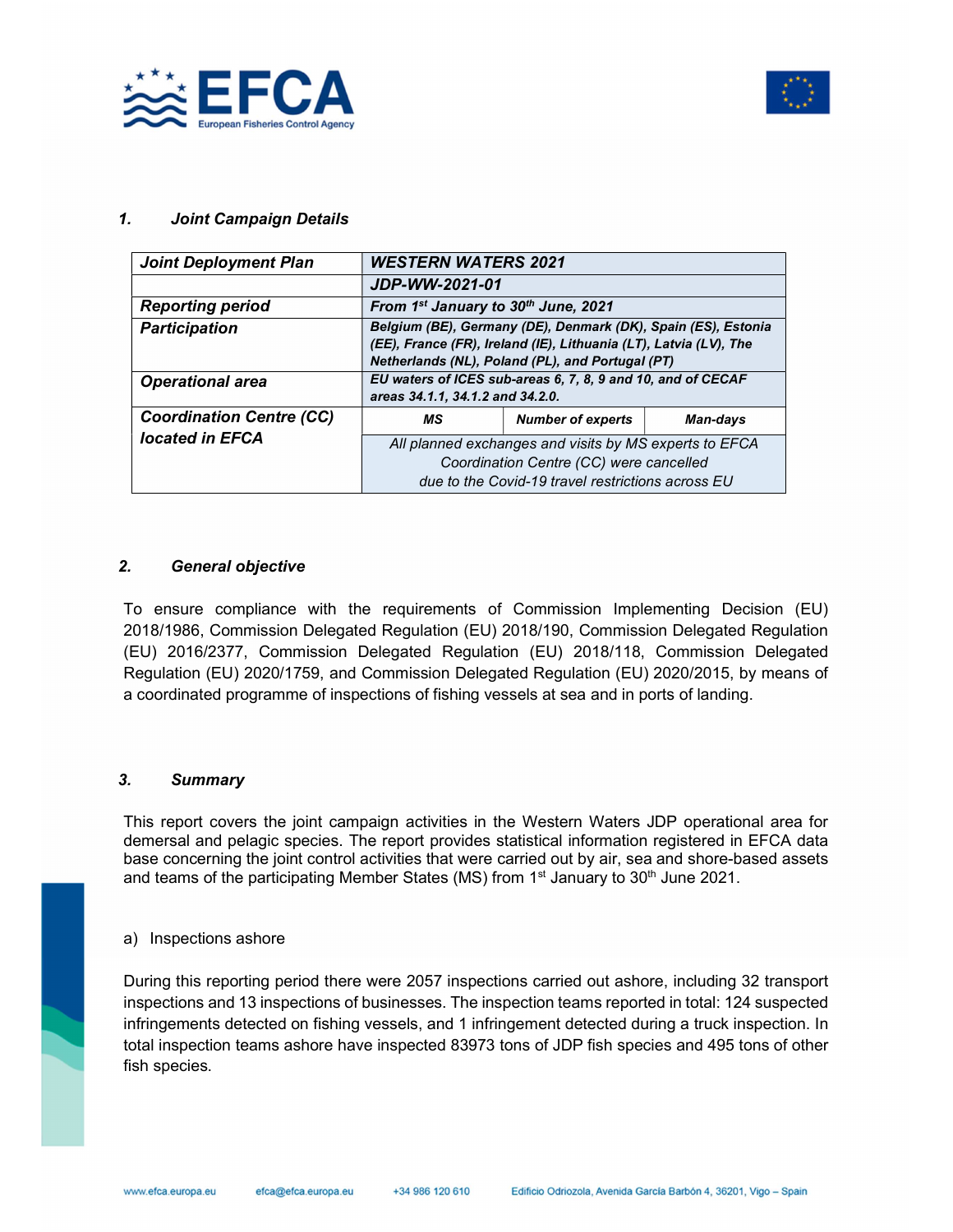#### b) Inspections at sea

During this reporting period there were 235 inspections carried out at sea with 36 suspected infringements reported. In total inspection teams at sea have inspected 520 tons of JDP fish species and 12 tons of other fish species.

#### c) Air surveillance

In total, MS reported 420 air sightings with 7 suspected infringements detected during surveillance flights carried out in this period.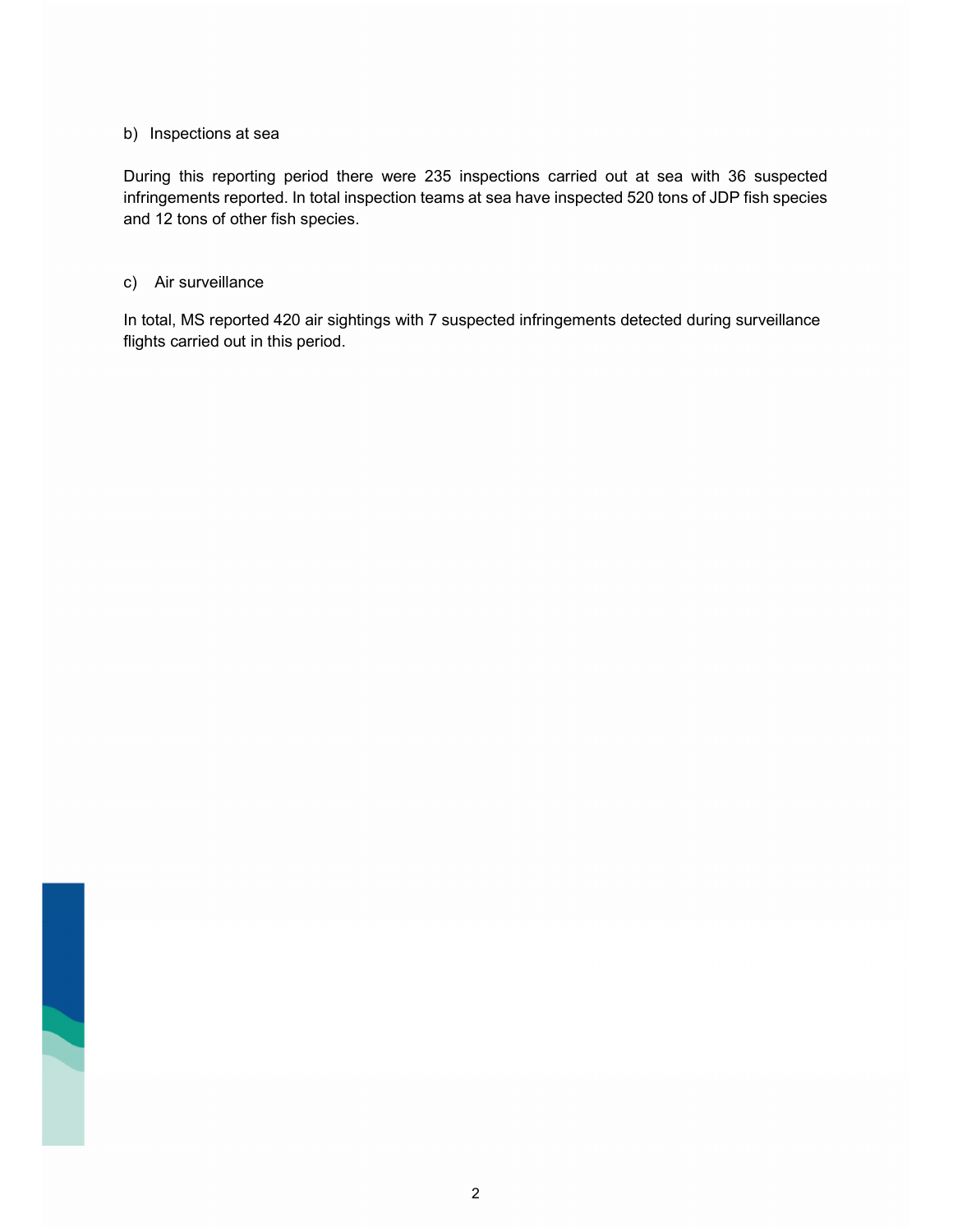#### ANNEX

## JDP-WW-2021-01 ACTIVITY RECORDS FOR THE REPORTING PERIOD<sup>1</sup>

| <b>MS</b>    | <b>FPV</b>  |                                  | <b>Aircraft</b>   | <b>Exchanges of Inspectors</b> |                           |                             |                           |
|--------------|-------------|----------------------------------|-------------------|--------------------------------|---------------------------|-----------------------------|---------------------------|
|              | Days at sea |                                  |                   | Joint Teams at sea             |                           | Mixed Teams ashore          |                           |
|              | Committed   | Days with<br>events <sup>2</sup> | No. of<br>Flights | Man-days<br><b>Deployed</b>    | Man-days<br><b>Hosted</b> | Man-days<br><b>Deployed</b> | Man-days<br><b>Hosted</b> |
| <b>MS</b>    | 120         | 96                               | 91                | 94                             | $\,$                      |                             |                           |
| <b>EFCA</b>  | 71          |                                  |                   |                                | 94                        |                             |                           |
| <b>TOTAL</b> | 191         | 96                               | 91                | 94                             | 94                        | ۰                           | ۰                         |

## A. DEPLOYED CONTROL MEANS

## B. JOINT CONTROL ACTIVITIES CARRIED OUT

| <b>Total</b>        |                                       |      |  |  |
|---------------------|---------------------------------------|------|--|--|
| <b>SURVEILLANCE</b> | Sightings reported by aircraft        | 420  |  |  |
|                     | Sightings reported by FPV             | 182  |  |  |
|                     | Number of inspections in MS           | 13   |  |  |
| <b>BUSINESS</b>     | Number of targeted inspections in MS  |      |  |  |
|                     | Number of inspections in MS           | 32   |  |  |
| <b>TRANSPORT</b>    | Number of targeted inspections in MS  |      |  |  |
| <b>LAND</b>         | Number of inspections in MS           | 2012 |  |  |
|                     | Number of targeted inspections in MS  | 124  |  |  |
| <b>SEA</b>          | Number of inspections by FPV          | 235  |  |  |
|                     | Number of targeted inspections by FPV |      |  |  |

<sup>1</sup> As per WW JDP global planning

<sup>&</sup>lt;sup>2</sup> For FPV not committed to the JDP, the day at sea information is provided on a basis of the count of the total of days at sea with at least one event (sighting, inspection) that was carried out patrol vessels during the reporting period.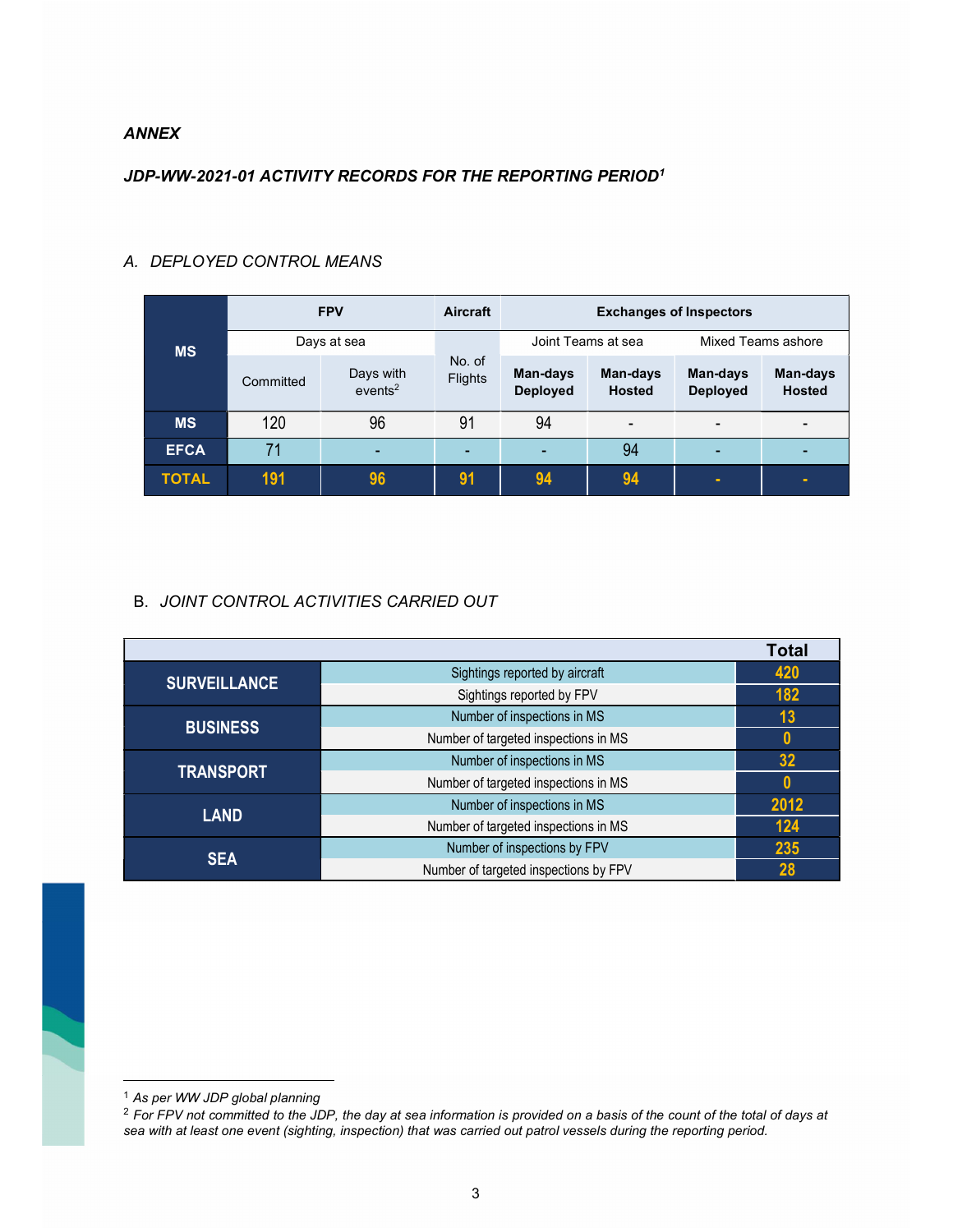# C. RESULTS OF CONTROL ACTIVITIES

i.

|                  |                                                               | <b>Total</b>   |
|------------------|---------------------------------------------------------------|----------------|
|                  | Number of business inspections                                | 13             |
|                  | Number of businesses with detected apparent infringement      | $\mathbf{0}$   |
|                  | % of inspected businesses with apparent detected infringement | $\mathbf{0}$   |
| <b>BUSINESS</b>  | Total number of infringements detected                        | $\mathbf{0}$   |
|                  | Total number of targeted inspections                          | $\mathbf{0}$   |
|                  | Total number of targeted inspections with infringements       | $\mathbf{0}$   |
|                  | Number of transport inspections                               | 32             |
|                  | Number of trucks with detected apparent infringement          | 1              |
|                  | % of inspected trucks with apparent detected infringement     | 3.13           |
| <b>TRANSPORT</b> | Total number of infringements detected                        | 1              |
|                  | Total number of targeted inspections                          | $\mathbf{0}$   |
|                  | Total number of targeted inspections with infringements       | $\mathbf{0}$   |
|                  | Number of F/V inspected by FS                                 | 2012           |
|                  | Number of F/V with detected apparent infringement             | 108            |
|                  | % of inspected F/V with apparent detected infringement        | 5.37           |
| <b>LAND</b>      | Total number of apparent infringements detected               | 124            |
|                  | Total number of targeted inspections                          | 173            |
|                  | Total number of targeted inspections with infringements       | 5              |
|                  | Number of F/V inspected by FS                                 | 235            |
|                  | Number of F/V with detected apparent infringement             | 32             |
|                  | % of inspected F/V with apparent detected infringement        | 13.62          |
| <b>SEA</b>       | Total number of apparent infringements detected               | 36             |
|                  | Total number of targeted inspections                          | 28             |
|                  | Total number of targeted inspections with infringements       | $\overline{7}$ |
| <b>AIR</b>       | Total number of apparent infringements detected               | 7              |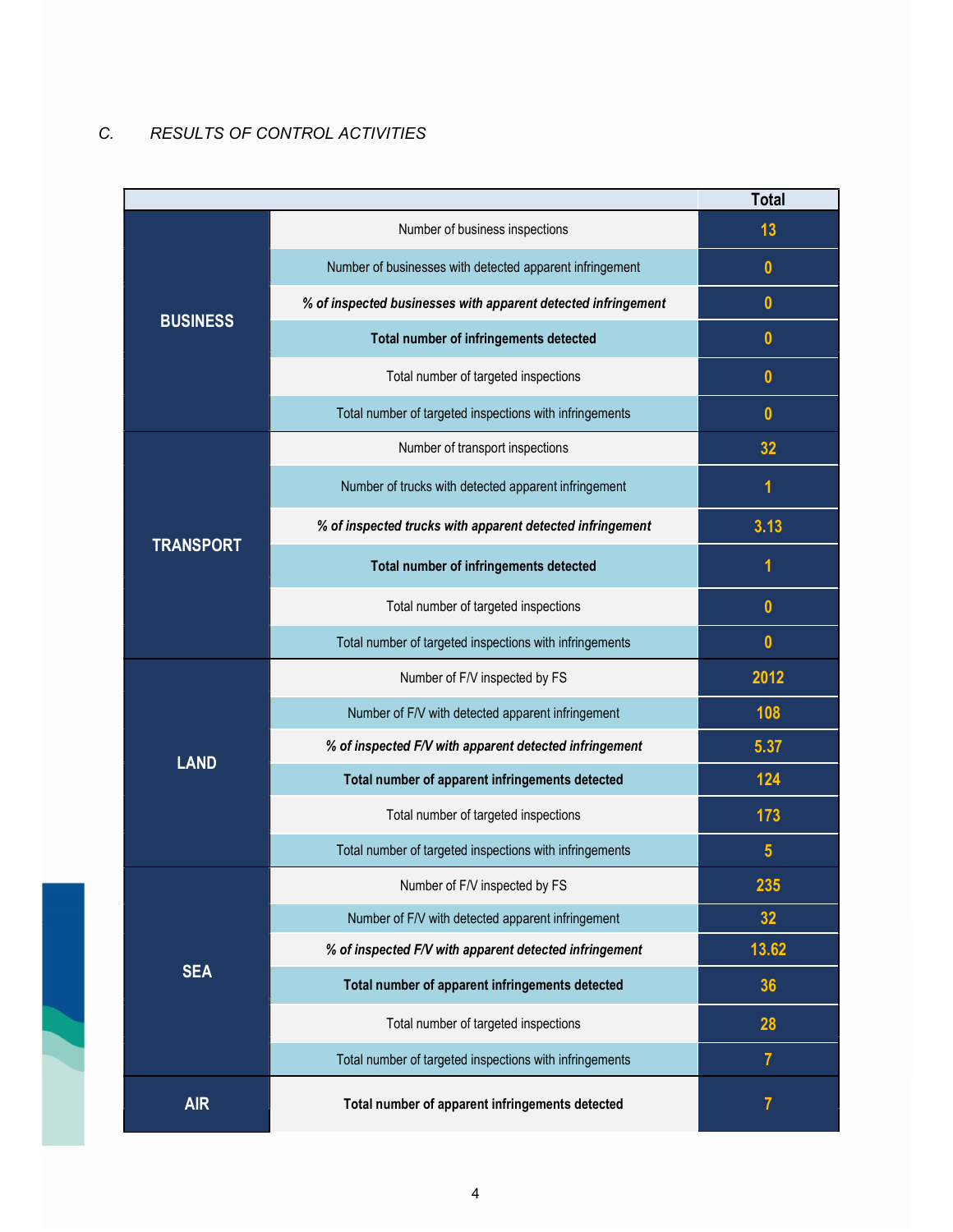## D. TYPE OF INFRINGEMENTS DETECTED DURING THE JOINT CONTROL OPERATIONS

|     |                                                                                                                                                                                                                                                                               | <b>TOTALS</b> |
|-----|-------------------------------------------------------------------------------------------------------------------------------------------------------------------------------------------------------------------------------------------------------------------------------|---------------|
| 01  | Not fulfilling of obligations to record and report catch or catch related data, including data to be<br>transmitted by satellite vessel monitoring system                                                                                                                     | 122           |
| 011 | Failure to respect Effort Control Regime                                                                                                                                                                                                                                      |               |
| 012 | Failure to comply with rules regarding transhipment or operations involving 2 or more vessels                                                                                                                                                                                 |               |
| 013 | Falsifying logbook, landing declarations, sales notes, transfer declaration, transport docs or failure to<br>keep or submit these documents, as required                                                                                                                      | 109           |
| 014 | Tampering with VMS or non-functioning VMS                                                                                                                                                                                                                                     |               |
| 015 | Operate without VMS, ERS or AIS system                                                                                                                                                                                                                                        |               |
| 016 | Failure to comply with notification provisions (Exit, Entry, landings, transhipments, catches, pre-<br>notification, etc.)                                                                                                                                                    | 13            |
| 02  | Use of prohibited or non-compliant gear according to EU legislation                                                                                                                                                                                                           | 12            |
| 021 | Use of prohibited or non-compliant fishing gear                                                                                                                                                                                                                               | 12            |
| 022 | Use of prohibited fishing method                                                                                                                                                                                                                                              |               |
| 03  | Falsification or concealing of markings, identity, or registration                                                                                                                                                                                                            |               |
| 031 | Falsifying, deleting, or concealing the markings, identity, or registration of a fishing vessel                                                                                                                                                                               |               |
| 032 | Fishing gear with incorrect or no marks                                                                                                                                                                                                                                       |               |
| 04  | Concealing, tampering or disposal of evidence relating to an investigation                                                                                                                                                                                                    | 4             |
| 041 | Concealing, tampering or disposal of evidence relating to an investigation                                                                                                                                                                                                    | 4             |
| 05  | Taking on board, transhipping, or landing of undersized fish in contravention of the legislation<br>in force                                                                                                                                                                  | 5             |
| 051 | Taking on board, transhipping or landing of undersized fish in contravention of the legislation in force                                                                                                                                                                      | 5             |
| 07  | Fishing without a valid licence, authorisation or permit issued by the flag State or the relevant<br>coastal State                                                                                                                                                            | 3             |
| 071 | Fishing without a valid licence, fishing permit or authorisation or with falsified documentation                                                                                                                                                                              | 3             |
| 08  | Fishing in a closed area or during a closed season, without or after attainment of a quota or<br>beyond a closed depth                                                                                                                                                        | 5             |
| 081 | Fishing in a closed area, closed season or beyond a close depth.                                                                                                                                                                                                              | 5             |
| 082 | Fishing without of after attainment of a quota                                                                                                                                                                                                                                |               |
| 09  | Directed fishing for a stock which is subject to a moratorium or for which fishing is prohibited                                                                                                                                                                              |               |
| 091 | Directed fishing for or retaining species subject to moratorium or for which fishing is prohibited                                                                                                                                                                            |               |
| 10  | Obstruction of work of officials in the exercise of their duties in inspecting for compliance with<br>the applicable conservation and management measures or the work of observers in the<br>exercise of their duties of observing compliance with the applicable Union rules | 8             |